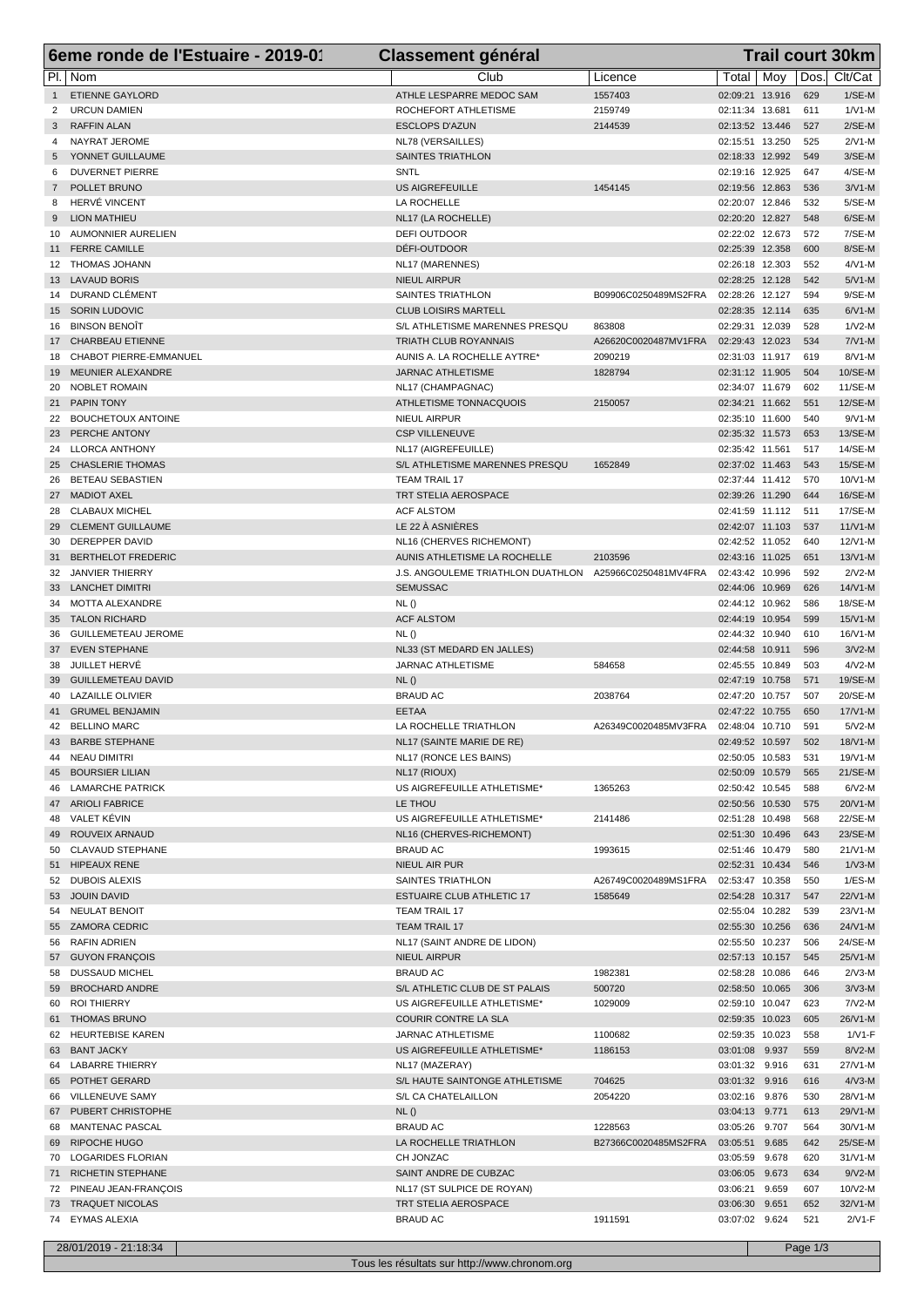| 6eme ronde de l'Estuaire - 2019-01                             | <b>Classement général</b>                              |            | <b>Trail court 30km</b>                                                      |  |
|----------------------------------------------------------------|--------------------------------------------------------|------------|------------------------------------------------------------------------------|--|
| PI.   Nom                                                      | Club                                                   | Licence    | Clt/Cat<br>Moy<br>Dos.<br>Total                                              |  |
| 75 CHARDIN ERIC                                                | KÉKÉS DU BOCAGE                                        |            | 9.609<br>622<br>03:07:19<br>$11/V2-M$                                        |  |
| 76 NAUDIN CHRISTOPHE                                           | <b>BRAUD AC</b>                                        | 2076474    | 9.576<br>524<br>33/V1-M<br>03:07:58                                          |  |
| 77 GUERIN PHILIPPE                                             | DEFI-OUTDOOR                                           |            | 34/V1-M<br>03:08:04<br>9.571<br>654                                          |  |
| <b>FINOCCHIARO DANIEL</b><br>78<br><b>VIDONI LAURENT</b><br>79 | US AIGREFEUILLE ATHLETISME*<br>RUN ACCUEIL LA ROCHELLE | 1966889    | 9.541<br>12/V2-M<br>03:08:39<br>556<br>03:09:19<br>9.508<br>563<br>13/V2-M   |  |
| CARTEAU ISABELLE<br>80                                         | ??????                                                 | 124115     | 9.500<br>576<br>$1/V2-F$<br>03:09:28                                         |  |
| 81 JOLLIT THIERRY                                              | <b>BRAUD AC</b>                                        | 1745148    | 35/V1-M<br>03:09:29<br>9.500<br>501                                          |  |
| 82 RENOUX JEAN MARC                                            | NL()                                                   |            | $5/N3-M$<br>03:10:39<br>9.441<br>637                                         |  |
| 83 LANDRET STEPHANE                                            | US AIGREFEUILLE ATHLETISME*                            | 1645083    | 03:10:52 9.431<br>36/V1-M<br>598                                             |  |
| 84 POTY DENIS                                                  | ROCHEFORT ATHLETISME CLUB                              | 2019619    | 26/SE-M<br>03:12:22<br>9.357<br>567                                          |  |
| <b>GUILHOT QUENTIN</b><br>85                                   | NL17 (LA ROCHELLE)                                     |            | 27/SE-M<br>03:14:40<br>9.247<br>512                                          |  |
| <b>BREAU SYLVAIN</b><br>86                                     | NL()                                                   |            | 03:14:52 9.237<br>37/V1-M<br>557                                             |  |
| <b>ENSELME PATRICE</b><br>87<br>YON VINCENT<br>88              | <b>SANTORUN</b><br>SP MORTAGNE                         |            | 03:14:55<br>38/V1-M<br>9.235<br>566<br>9.223<br>585<br>39/V1-M<br>03:15:10   |  |
| <b>ROBIN FRANCK</b><br>89                                      | NL86 (MONTREUIL BONNIN)                                |            | 03:15:28<br>9.209<br>28/SE-M<br>608                                          |  |
| GALLEGO GÉRALDINE<br>90                                        | NL86 (MONTREUIL BONNIN)                                |            | 9.209<br>$1/SE-F$<br>03:15:28<br>609                                         |  |
| <b>DRUBIGNY EDDY</b><br>91                                     | NL16 (COGNAC)                                          |            | 9.188<br>553<br>29/SE-M<br>03:15:55                                          |  |
| <b>TANCHAUD BRUNO</b><br>92                                    | NL17 (SAINTES)                                         |            | 14/V2-M<br>03:16:17 9.170<br>604                                             |  |
| <b>BONNIN SEBASTIEN</b><br>93                                  | <b>BRAUD AC</b>                                        | 2085643    | 30/SE-M<br>03:18:48<br>9.054<br>505                                          |  |
| <b>BERNALEAU FABRICE</b><br>94                                 | <b>BRAUD AC</b>                                        | 326456     | 9.054<br>560<br>15/V2-M<br>03:18:48                                          |  |
| DE LASSÉE GEOFFROY<br>95<br>ANDRE JEROME<br>96                 | NL17 (LA ROCHELLE)<br>NL17 (LA ROCHELLE)               |            | 03:19:29<br>9.023<br>522<br>31/SE-M<br>03:19:29<br>9.023<br>641<br>40/V1-M   |  |
| MINEAU DANIEL<br>97                                            | SÉRIAL AZIMUT & RCTAT                                  |            | 03:20:40<br>8.970<br>632<br>$6/N3-M$                                         |  |
| <b>GOUIONNET RODRIGUE</b><br>98                                | NL17 (TONNAY-CHARENTE)                                 |            | 32/SE-M<br>03:21:00<br>8.955<br>514                                          |  |
| MUSNIER JEROME<br>99                                           | NL17 (LA JARRIE)                                       |            | 03:21:03<br>8.953<br>529<br>$41/N1-M$                                        |  |
| 100 ARNAL CLAIRE                                               | NL33 (BORDEAUX)                                        |            | 8.888<br>554<br>$2/SE-F$<br>03:22:31                                         |  |
| 101 NOURRY STÉPHANE                                            | NL17 (ESNANDES)                                        |            | 03:23:24<br>8.850<br>33/SE-M<br>603                                          |  |
| 102 FAYE THIERRY                                               | FOULÉES VERTES LIBOURNE                                |            | 03:23:57<br>8.826<br>583<br>$7N3-M$                                          |  |
| 103 JALIS SYLVIE                                               | NL()                                                   |            | $2/V2-F$<br>03:24:26<br>8.805<br>624                                         |  |
| 104 BRAUD PATRICK<br>105 LEBEAU JULIE                          | NL()<br>NL17 (SAINT PALAIS SUR MER)                    |            | 8.789<br>$8/N3-M$<br>03:24:48<br>569<br>03:25:17<br>8.768<br>533<br>$1/ES-F$ |  |
| 106 BONNET OLIVIER                                             | <b>JARNAC ATHLETISME</b>                               | 1078587    | 8.682<br>$9/N3-M$<br>03:27:20<br>508                                         |  |
| 107 LEROY CLAIRE-MARIE                                         | DEBAUCHE 17                                            |            | $3/V2-F$<br>03:27:57<br>8.656<br>601                                         |  |
| 108 BEGUEC ANNELISE                                            | NL17 (AYTRE)                                           |            | $3/V1-F$<br>03:27:59<br>8.655<br>520                                         |  |
| 109 RICHE JEAN-PASCAL                                          | <b>BRAUD ATHLETIC CLUB</b>                             |            | 8.645<br>42/V1-M<br>03:28:13<br>578                                          |  |
| 110 BUISSON AURELIEN                                           | NL17 (ARDILLIERES)                                     |            | 34/SE-M<br>03:28:13 8.645<br>593                                             |  |
| 111 GUERINET VERONIQUE                                         | US AIGREFEUILLE ATHLETISME*                            | 1365264    | 630<br>$4/VI$ -F<br>03:29:09<br>8.606                                        |  |
| 112 MICHONNEAU MICHEL<br>113 COUCHY CEDRIC                     | NL()<br><b>CUBNEZAIS</b>                               |            | 03:29:38<br>8.586<br>10/V3-M<br>573<br>43/V1-M<br>8.564<br>581               |  |
| 114 BOIRON SOPHIE                                              | KÉKÉS DU BOCAGE                                        |            | 03:30:11<br>8.552<br>$4/V2-F$<br>03:30:29<br>595                             |  |
| 115 FAYET FRANCOIS                                             | US AIGREFEUILLE ATHLETISME*                            | 1287737    | 16/V2-M<br>03:34:32<br>8.390<br>597                                          |  |
| 116 RODHES JULIEN                                              | NL()                                                   |            | 03:35:39 8.347<br>35/SE-M<br>621                                             |  |
| 117 DUBOIS FREDERIC                                            | SAINTES TRIATHLON                                      | A26771C    | 03:36:01 8.333<br>44/V1-M<br>606                                             |  |
| 118 OUDOT CHRISTEL                                             | NL17 (SEMUSSAC)                                        |            | 03:36:02 8.332<br>$5/N2-F$<br>561                                            |  |
| 119 FOLIO LAURENT                                              | NL17 (CHERMIGNAC)                                      |            | 45/V1-M<br>03:36:39 8.308<br>584                                             |  |
| 120 BRAVIN PHILIPPE                                            | NL17 (JARNAC CHAMPAGNE)                                |            | 03:37:50 8.263<br>516<br>$11/N3-M$                                           |  |
| 121 GUERRY CYRIL<br>122 LE GUEN PHILIPPE                       | NL17 (BREUIL-MAGNE)<br>NL17 (BERNEUIL)                 |            | 46/V1-M<br>03:39:18 8.208<br>627<br>03:39:23 8.205<br>614<br>17/V2-M         |  |
| 123 MANCIET GWÉNAËLLE                                          | AS AMBARESIENN SPORT ENDURANCE                         | 2061136    | 03:41:03 8.143<br>538<br>$2/ES-F$                                            |  |
| 124 ROY JOCELYNE                                               | NL()                                                   |            | $6/V2-F$<br>03:41:03 8.143<br>639                                            |  |
| 125 AUVERGNAT MARYSE                                           | NIEUL AIR PUR                                          |            | 03:41:03 8.143<br>574<br>$1/\sqrt{3}$ -F                                     |  |
| 126 SAUCEDE JACQUES                                            | RDTN BREUIL MAGNE                                      | A27018C    | 8.103<br>18/V2-M<br>03:42:08<br>612                                          |  |
| 127 TALON LAURENT                                              | <b>COURS' SON NATURE</b>                               |            | 03:43:33 8.052<br>513<br>19/V2-M                                             |  |
| 128 SUDRE OLIVIER                                              | NL17 (L'HOUMEAU)                                       |            | 03:43:40 8.048<br>519<br>12/V3-M                                             |  |
| 129 MOYNAT CHRISTOPHE                                          | NL17 (L?HOUMEAU)                                       |            | 03:43:40<br>8.048<br>36/SE-M<br>518                                          |  |
| 130 VAZART CASSANDRA<br>131 POTHET MARIE NOELLE                | NL()<br>S/L HAUTE SAINTONGE ATHLETISME                 | 704624     | 03:45:32 7.981<br>625<br>$3/SE-F$<br>$7/N2-F$<br>03:45:32 7.981<br>617       |  |
| 132 CABARET FRANCK                                             | US AIGREFEUILLE ATHLETISME*                            | 1764149    | 03:48:38 7.873<br>20/V2-M<br>638                                             |  |
| 133 ORLOWSKY JEAN-MARC                                         | <b>KEKES DU BOCAGE</b>                                 | <b>NON</b> | 03:48:38 7.873<br>21/V2-M<br>526                                             |  |
| 134 BONNAY DOMINIQUE                                           | NL17 (ARCES)                                           |            | 22/V2-M<br>03:54:51 7.664<br>523                                             |  |
| 135 MOURALI FAOUZI                                             | S/L SEP FRONTENAY-ROHAN-R.                             | 1959588    | 03:59:43 7.509<br>$13/N3-M$<br>645                                           |  |
| 136 PAUMIER PIERRE                                             | US ARRADON ATHLÉTISME                                  |            | 03:59:43 7.509<br>47/V1-M<br>633                                             |  |
| 137 DRONNEAU MAGALIE                                           | <b>US ARRADON</b>                                      |            | 544<br>$4/SE-F$<br>03:59:43 7.509                                            |  |
| 138 PEREIRA ANTHONY<br>139 BRETON AGNES                        | NL17 (SAINT SULPICE DE ROYAN)<br><b>AKRO BITUM</b>     | 1986980    | 04:09:34 7.213<br>37/SE-M<br>562<br>04:09:36<br>7.212<br>$5/N1-F$<br>615     |  |
| 140 FAURE XAVIER                                               | LA ROCHELLE RUNNING CLUB BY OUIRUN                     |            | 04:11:44 7.150<br>541<br>48/V1-M                                             |  |
| 141 BLEAS MICHEL                                               | <b>OUIRUN - LA ROCHELLE</b>                            |            | 04:11:44 7.150<br>38/SE-M<br>582                                             |  |
| 142 BABIN CHRISTELLE                                           | NL17 (PUILBOREAU)                                      |            | $5/SE-F$<br>04:11:44 7.150<br>628                                            |  |
| 143 TRIDEAU LAURENT                                            | LA ROCHELLE RUNNING CLUB                               |            | 04:11:48<br>555<br>49/V1-M<br>7.149                                          |  |
| 144 SIMONNET FABRICE                                           | LE 22 À ASNIERES                                       |            | 04:13:52 7.090<br>589<br>23/V2-M                                             |  |
| DNF-NEVERS ARNAUD                                              | <b>COURS'SON NATURE</b>                                |            | 00:00:00 -0.000<br>$-V1-M$<br>$-515$                                         |  |
| DNF-TESTU THOMAS<br>DNF-DIEUMEGARD OLIVIER                     | NL17 (SAINT SULPICE DE ROYAN)<br>SAINT PALAIS SUR MER  |            | 00:00:00 -0.000<br>$-618$<br>$-SE-M$<br>00:00:00 -0.000 649<br>$-N2-M$       |  |
| DNS-SAPIN-VINCENT-                                             | NL33 (ST MARTIN LACAUSSADE)                            |            | $00:00:00 - 0.000 - 509$<br>$-N1-M$                                          |  |
|                                                                |                                                        |            |                                                                              |  |

28/01/2019 - 21:18:34 Page 2/3

Tous les résultats sur http://www.chronom.org